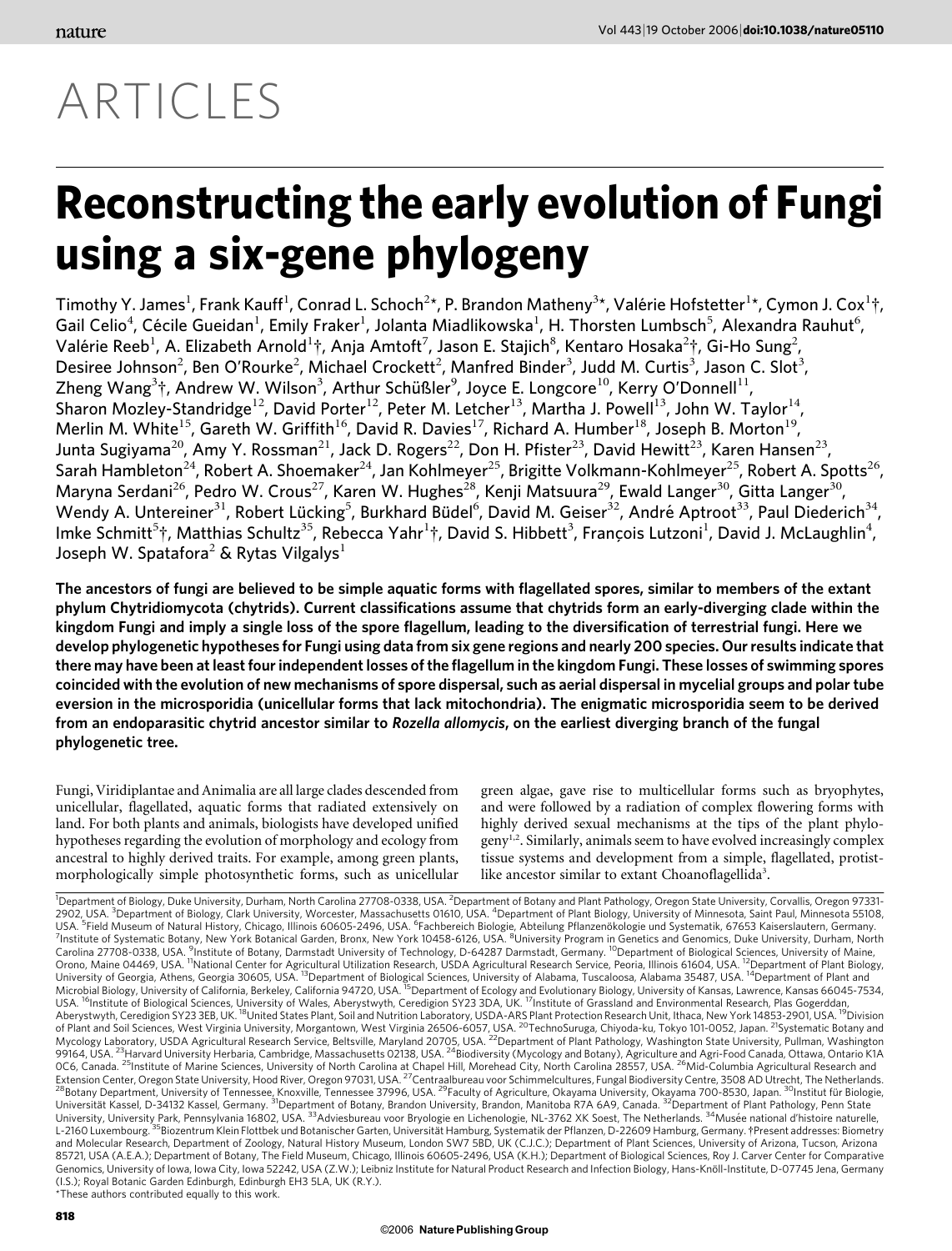Currently, no accepted phylogenetic hypothesis exists for the evolution of form and nutritional mode for the earliest fungi. Traditional views of fungal phylogeny indicate that fungi with flagellated cells (Chytridiomycota) are the sister group of the remaining phyla of non-flagellated fungi (Zygomycota, Glomeromycota, Ascomycota and Basidiomycota), implying a single loss of the flagellum coincident with a shift to land. Key adaptations to the terrestrial habit in the fungi include the evolution of a filamentous growth form and the development of aerially dispersed spores. However, recent phylogenetic studies question the monophyly of the basal phyla Chytridiomycota and Zygomycota<sup>4,5</sup>. Resolving the phylogeny of the basal groups of the Fungi and their relationships to Ascomycota and Basidiomycota is necessary to understand the sequence of events leading to the colonization of land and the evolution of terrestrial ecosystems. Here we present a multilocus phylogeny of the kingdom Fungi, including representatives of all currently recognized phyla. This analysis provides a robust kingdom-level phylogeny and suggests that there were at least four independent losses of flagella during the early evolution of the Fungi.

We estimated the phylogeny of the Fungi using data from six gene regions: 18S rRNA, 28S rRNA, 5.8S rRNA, elongation factor  $1-\alpha$  (EF1 $\alpha$ ), and two RNA polymerase II subunits (RPB1 and RPB2). Incongruence among gene regions was tested by maximum likelihood bootstrap (MLBS) analyses of each data partition. This strategy allowed us to identify potential contaminant sequences in addition to conflicting phylogenetic signal. Very little conflicting signal among genes was detected, allowing construction of one super-matrix combining the data for all six gene regions for 199 fungal taxa, 29 of which used data from genome sequencing projects (Supplementary Notes 1). Only 6% of the cells in the super-matrix were missing data, and the number of aligned nucleotides was 6,436. The data were analysed by bayesian methods using a heterogeneous amino-acid and nucleotide model (see Supplementary Notes 2 for a nucleotide-only analysis). Support was estimated at nodes by bayesian posterior probabilities (BPP), MLBS and analysis of individual gene partitions (Supplementary Notes 3).

#### Chytridiomycota is not monophyletic

The combined gene phylogeny of the Fungi supported monophyly of the Ascomycota, Basidiomycota and Glomeromycota (Fig. 1). The Ascomycota and Basidiomycota formed a clade of 'dikarya' (that is, fungi characterized by having a portion of their life cycle with paired nuclei). Phylogenetic analyses also supported, by BPP, a clade uniting the dikarya and Glomeromycota, in agreement with previously published 18S rRNA phylogenies<sup>6,7</sup>. The opisthokont clade (Fungi, Metazoa and Choanoflagellida) was also recovered, as has been reported in other studies<sup>3,8,9</sup>. Two unexpected results were the placements of the endoparasitic, spizellomycetalean chytrids Olpidium brassicae and R. allomycis. Olpidium brassicae grouped with the Zygomycota as sister taxon to Basidiobolus ranarum, and R. allomycis grouped with the microsporidia as the earliest diverging branch of the Fungi.

The phylum Chytridiomycota consists of true fungi that produce flagellated spores (zoospores). On the basis of ultrastructural studies, the chytrid zoospore is homologous to that of non-fungal opisthokonts<sup>10</sup>. The ultrastructural complexity of the opisthokont zoospore suggests that it has evolved only once. Because the zoospore is an ancestral trait, Chytridiomycota is solely defined on a shared ancestral trait (symplesiomorphy) rather than a shared derived trait (synapomorphy). Our phylogeny indicates that the Chytridiomycota is polyphyletic (Fig. 1), consisting of early diverging lineages that have retained the zoospore. However, one large clade of Chytridiomycota uniting the orders Chytridiales, Monoblepharidales, Neocallimastigales and some Spizellomycetales (which we call the 'euchytrids') is recovered with high support values in the combined analysis as well as in multiple, single-gene-based analyses (Fig. 1 and Supplementary Notes 3).

In the present phylogeny (Fig. 1), six losses of the flagellum are inferred to have occurred during the evolution of the Fungi. Ancestral state reconstruction of the presence or absence of the flagellum along the phylogeny for each of the 58,611 credible trees demonstrated 4–6 losses (mean 5.86) of the flagellum within the Fungi. One well-supported loss took place along the branch leading to Hyaloraphidium curvatum, a unique fungus that grows superficially like a unicellular planktonic alga $11$ . A second loss occurred in the lineage leading to the microsporidia and 2–4 losses occurred among Zygomycota. Variation in the number of losses of the flagellum is attributable, in part, to the uncertain placement of O. brassicae and members of the microsporidia. Rearrangement of the phylogenetic position of O. brassicae and microsporidia can create phylogenies requiring only two or three losses of the flagellum; however, each of these alternative phylogenies is rejected as statistically worse (in likelihood;  $P \le 0.05$ ) than that shown in Fig. 1.

Most molecular phylogenies of the Fungi based on 18S rDNA have placed the zygomycete Basidiobolus among Chytridiomycota<sup>4,12</sup>. This placement indicated that Basidiobolus might have made the transition recently from a zoosporic state, and that an independent loss of a flagellum occurred in this lineage<sup>12</sup>. This argument was strengthened by the presence in two Basidiobolus species of a ring-shaped spindle pole body that contains 11–12 singlet microtubules similar to a centriole, but lacks centriolar ninefold symmetry<sup>13</sup>. Our phylogeny is the first to place Basidiobolus close to Entomophthorales, the order within which it has been classified traditionally and to which it is ecologically and morphologically allied<sup>14</sup> (for additional phylogenetic support from a paralogous copy of EF1a, see Supplementary Notes 4). Unexpectedly, the phylogeny also suggests a relationship between B. ranarum and the chytrid O. brassicae (Fig. 1). A functional link between the two taxa is unclear: O. brassicae is an endoparasite of plant roots, whereas Basidiobolus is associated with insects, soil and amphibians.

#### Phylogenetic position of the microsporidia

Microsporidia are obligately endoparasitic, protist-like organisms with highly reduced morphology and genomes<sup>15</sup>. A defining characteristic of these parasites is the elaborate mechanism by which the spore contents are rapidly injected into the host's cytoplasm through a thin polar tube. Placement of microsporidia in the tree of life has been problematic owing to their extremely accelerated rate of sequence evolution. The earliest phylogenetic analyses of 18S rRNA placed the microsporidia among the earliest diverging lineages of eukaryotes<sup>15</sup>; however, these analyses now seem to have been an artefact of 'long branch attraction' of microsporidia to the base of the phylogeny<sup>15</sup>. More recent results using *RPB1*,  $\alpha$ - and  $\beta$ -tubulin, and other genes, have suggested a fungal origin of the microsporidia16–18, a placement consistent with their having the shared traits of closed mitosis and spores that contain chitin and trehalose 19. Only one study has placed the microsporidia with a specific fungal lineage, in which a relationship was demonstrated between members of the Zygomycota and microsporidia by using tubulin proteins<sup>18</sup>. However, tubulin proteins seem to have evolved at different rates in flagellated and non-flagellated fungi $^{18,20}.$ 

The microsporidia and R. allomycis are intracellular parasites of primarily animals and fungi, respectively. A similarity between microsporidia and R. allomycis is the absence of a cell wall when invading host cells, such that the plasma membrane of the parasite makes direct contact with the cytoplasm of the host cell<sup>19,21</sup>. Although R. allomycis does not seem to occupy a long phylogenetic branch, we tested whether the placement of microsporidia with R. allomycis was due to long branch attraction. Two different methods suggested that the relationship between microsporidia and R. allomycis is not due to long branch attraction (see Supplementary Notes 5). We also tested whether alternative placements for the microsporidia could be statistically rejected from the maximum likelihood phylogeny shown in Fig. 1 using the approximately unbiased test<sup>22</sup>. Alternative placements of microsporidia with Fungi that have been suggested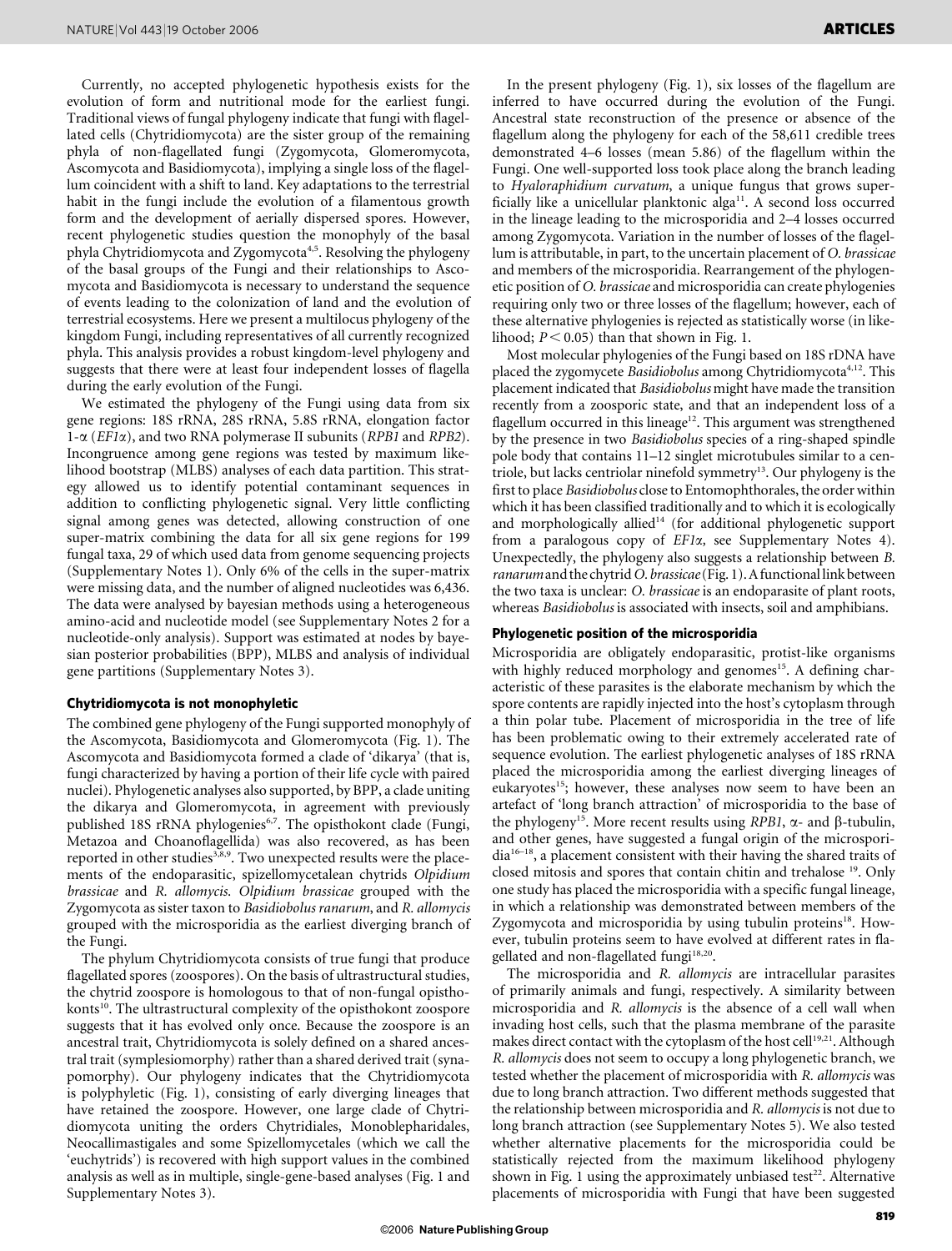

Figure 1 <sup>|</sup> Phylogeny of the kingdom Fungi using bayesian analysis of the combined, six-gene data set. Each fungal species begins with a unique 'Assembling the Fungal Tree of Life' identifier, followed by genus and species. Indicated for each terminal taxon are: nutritional mode, whether they produce flagellated cells and if there is a genome sequence for the taxon completed or underway. Thickened branches indicate those that are supported both by heterogeneous bayesian analysis (BPP  $\geq$ 95%) and by MLBS ( $\geq$ 70%). Almost every branch was supported by BPP and thus values are not shown. Where indicated, support values (percentage of trees in

agreement out of 58,611 trees) indicate BPP followed by MLBS. Branches are shaded according to reconstruction of nutritional mode. Microsporidia branches have been shortened three times (double black break) to increase readability. Red vertical ticks on branches indicate alternative placements of microsporidia that might be significantly rejected ( $P < 0.05$ ) and green ticks indicate placements that cannot be rejected. Quotation marks indicate nonmonophyly of the taxon. The name 'Mucormycotina' will be validated in a manuscript that is in preparation.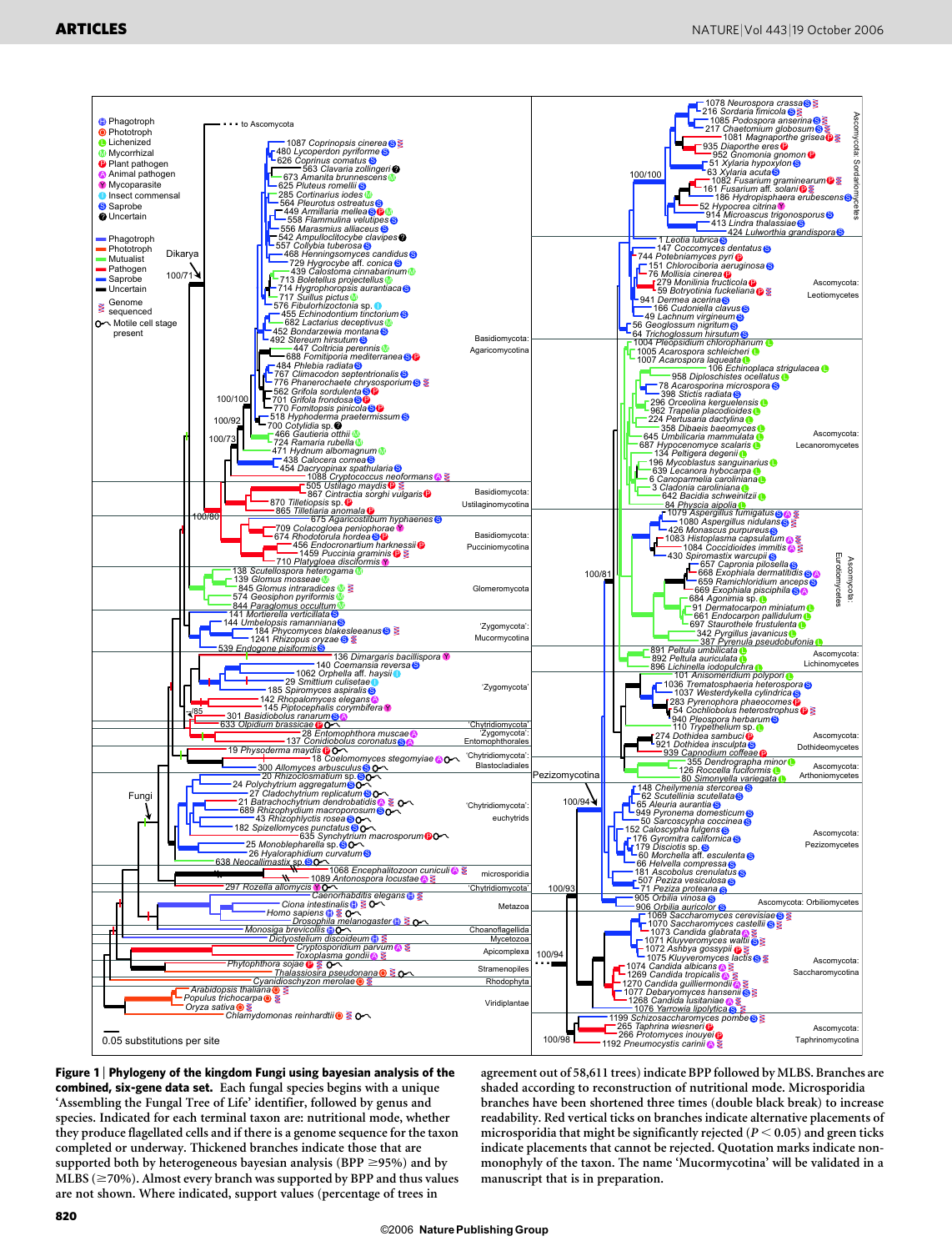include: a sister relationship to the dikarya<sup>23</sup>; sister to the zygomycete order Entomophthorales<sup>18</sup>; and among the harpellid Trichomycetes<sup>19</sup>, represented here by Smittium culisetae. We were able to reject ( $P < 0.05$ ) nine alternative placements of the microsporidia (red vertical ticks in Fig. 1), including early divergences among eukaryotes. However, we were unable to reject a placement of microsporidia as sister to Entomophthorales, as sister to the blastocladialean chytrids, as sister to the zygomycete Dimargaris, as sister to dikarya and as sister to the Fungi (green vertical ticks in Fig. 1).

Taken together, our results suggest that the relationship between the microsporidia and R. allomycis is a result of true phylogenetic signal. The present phylogeny provides an alternative hypothesis for the placement of microsporidia, specifically on the earliest diverging fungal branch with the chytrid R. allomycis. However, support for this relationship is derived only from the RPB1 and RPB2 gene partitions and is not supported by rDNA (see Supplementary Notes 3); alternative hypotheses in which the microsporidia diverge among early fungi cannot be rejected. The ultimate resolution of the placement of microsporidia will require sampling of additional genes from basal fungal taxa.

#### Dikarya

The majority  $(\sim 98\%)$  of described fungal species are members of the dikarya clade, which includes the two phyla Ascomycota and Basidiomycota. Ascomycota is the largest phylum within the Fungi and is characterized by the production of meiospores (ascospores) in specialized sac-shaped meiosporangia (asci), which may or may not be produced within a sporocarp (ascoma). Ascomycota is divided into three monophyletic subphyla: Taphrinomycotina, Saccharomycotina and Pezizomycotina (each of which is well supported as monophyletic in the phylogeny; Fig. 1). Taphrinomycotina is resolved as the earliest diverging clade; it includes a diverse group of species that exhibit yeast-like (for example, Pneumocystis) and dimorphic—that is, yeast-like and filamentous (for example, Taphrina)—growth forms. The subphylum Saccharomycotina consists of the 'true yeasts', including bakers' yeast (Saccharomyces cerevisiae) and Candida albicans, the most frequently encountered fungal pathogen of humans. Pezizomycotina is the largest subphylum of Ascomycota and includes the vast majority of filamentous, fruit-body-producing species. Data presented here resolved the Orbiliomycetes and Pezizomycetes as the early-diverging lineages of the Pezizomycotina, with the remaining seven classes sampled forming a well-supported crown clade. Reduced ascomatal morphologies, whereby asci are contained within fruit bodies that are enclosed partially (Dothideomycetes, Eurotiomycetes and some Sordariomycetes) or completely (Eurotiomycetes, Leotiomycetes and some Sordariomycetes), are restricted to the crown clade of Pezizomycotina.

The Basidiomycota includes about 30,000 species of rusts, smuts, yeasts, and mushroom fungi<sup>24</sup>. Most are characterized by meiospores (basidiospores) on the exterior of typically club-shaped meiosporangia (basidia). Phylogenetic relationships among the three subphyla of Basidiomycota are uncertain. The subphylum Pucciniomycotina is primarily distinguished by containing the rust fungi (7,000 species), which are primarily pathogens of land plants. Cytological and biochemical data<sup>25</sup> are consistent with a sister group relationship between the subphyla Ustilaginomycotina and Agaricomycotina, as shown in Fig. 1. The Ustilaginomycotina includes 1,500 species of true smut fungi and yeasts, most of which cause systemic infections of angiosperm hosts. The Agaricomycotina includes almost two-thirds of known basidiomycetes, including the vast majority of mushroomforming fungi. Much of the morphological diversity exemplified in mushroom fruiting bodies is the result of radiations of certain lineages within the Agaricomycotina, and recovering their relationships with confidence has proven difficult<sup>26,27</sup>. Early-diverging lineages in the Agaricomycotina, which are strongly supported in Fig. 1, also include parasitic and/or saprotrophic fungi capable of dimorphism or yeast-like phases. The mycorrhizal basidiomycetes

seem to have multiple, independent evolutionary origins from saprotrophic ancestors as previously suggested $28$ .

### Characteristics of early fungi

We reconstructed ancestral states for major nutritional modes in the Fungi using maximum likelihood (Fig. 1). Most of the ancestral character states of deep nodes are equivocal, with the exception of the common ancestor of members of the Basidiomycota, for which a parasitic ancestor is suggested. The phylogeny suggests that numerous transitions from a pathogenic to a saprophytic nutritional mode have occurred, as well as the reverse (Fig. 1). Although the nutritional mode of the common ancestor of Fungi is ambiguous, the earliest diverging branch in the Fungi contains parasitic species (R. allomycis and microsporidia). Recent studies<sup>9,29</sup> showed that the closest known relative to Fungi is the amoeboid protist Nuclearia, which grows phagotrophically on algae and bacteria. Amoeboid phases are also observed in basal fungi: Rozella seems to phagocytose the organelles of its host<sup>30</sup> and many chytrid zoospores undergo an amoeboid, motile phase before encysting. After the divergence of the Rozella and microsporidia lineage, the remaining fungi evolved filamentous growth (for example, hyphae and rhizoids), which aids in substrate attachment and absorptive nutrition involving extracellular digestion. Within the Basidiomycota and Ascomycota, a reversion to a unicellular, yeast-like growth form is observed among the earliest diverging lineages, perhaps implicating a prior advantage for this growth form in the early history of the Fungi.

It is unclear whether the common ancestor of Fungi was marine. Most zoosporic true fungi, including all of the chytrids sampled in this study, grow in freshwater or soil habitats. Therefore, the diversification of the major lineages (phyla) within the kingdom Fungi probably occurred in a terrestrial environment but before the emergence of land plants<sup>31,32</sup>. Mycorrhiza-like symbioses of the phylum Glomeromycota are suggested to have been crucial in the colonization of land by plants<sup>33</sup>. Extant members of the Glomeromycota live exclusively as obligate symbionts of photoautotrophs, including not only vascular plants and bryophytes, but also cyanobacteria. This raises the hypothesis that terrestrial members of the Glomeromycota living symbiotically with cyanobacteria or algae, in semiaquatic and humid habitats later became the symbiotic partners of early land plants<sup>34</sup>.

The present multilocus phylogeny explains the possible morphology and ecology of early fungi. The early-diverging lineages consist of a grade of zoosporic fungi, suggesting that the earliest fungi were primarily aquatic and lacked aerial spore dispersal. The loss of flagellated spores is inferred to have occurred at least four times. Each loss seems to have coincided with novel innovations in spore production and dispersal: microscopic wind-dispersed spores in terrestrial fungi; forcibly discharged conidia in the Entomophthorales; non-flagellated, mitotically produced spores in the planktonic Hyaloraphidium curvatum; and a complex polar tube apparatus in microsporidia. The sister kingdom to the Fungi (Animalia) evolved diverse body plans capable of feeding by ingestion, whereas the fungal branch developed a myriad of unicellular and filamentous forms optimized for absorptive nutrition. With a well-resolved phylogeny, fungal biologists can now study the evolution of complexity and multicellularity, and compare the evolution of these traits in fungi with their evolution in plants and animals.

## **METHODS**

Molecular techniques. Sequence data were generated from 170 fungal species, primarily using pure cultures and herbarium material (Supplementary Notes 1). We used standard polymerase chain reaction (PCR) protocols<sup>25</sup> for amplification and sequencing of six gene regions: the 18S ribosomal RNA gene (nearly full length), the 28S ribosomal RNA gene (primers LR0R and LR7), the internal transcribed spacer (ITS) RNA gene region (full length), EF1a (mostly primers EF1-983F and EF1-2218R), RNA polymerase II largest subunit (RPB1, mostly primers RPB1-Af and RPB1-G2R) and RNA polymerase II second largest subunit (RPB2, primers RPB2-5F and RPB2-11bR). Information on the PCR primers can be found at http://www.aftol.org/primers.php. In a number of basal